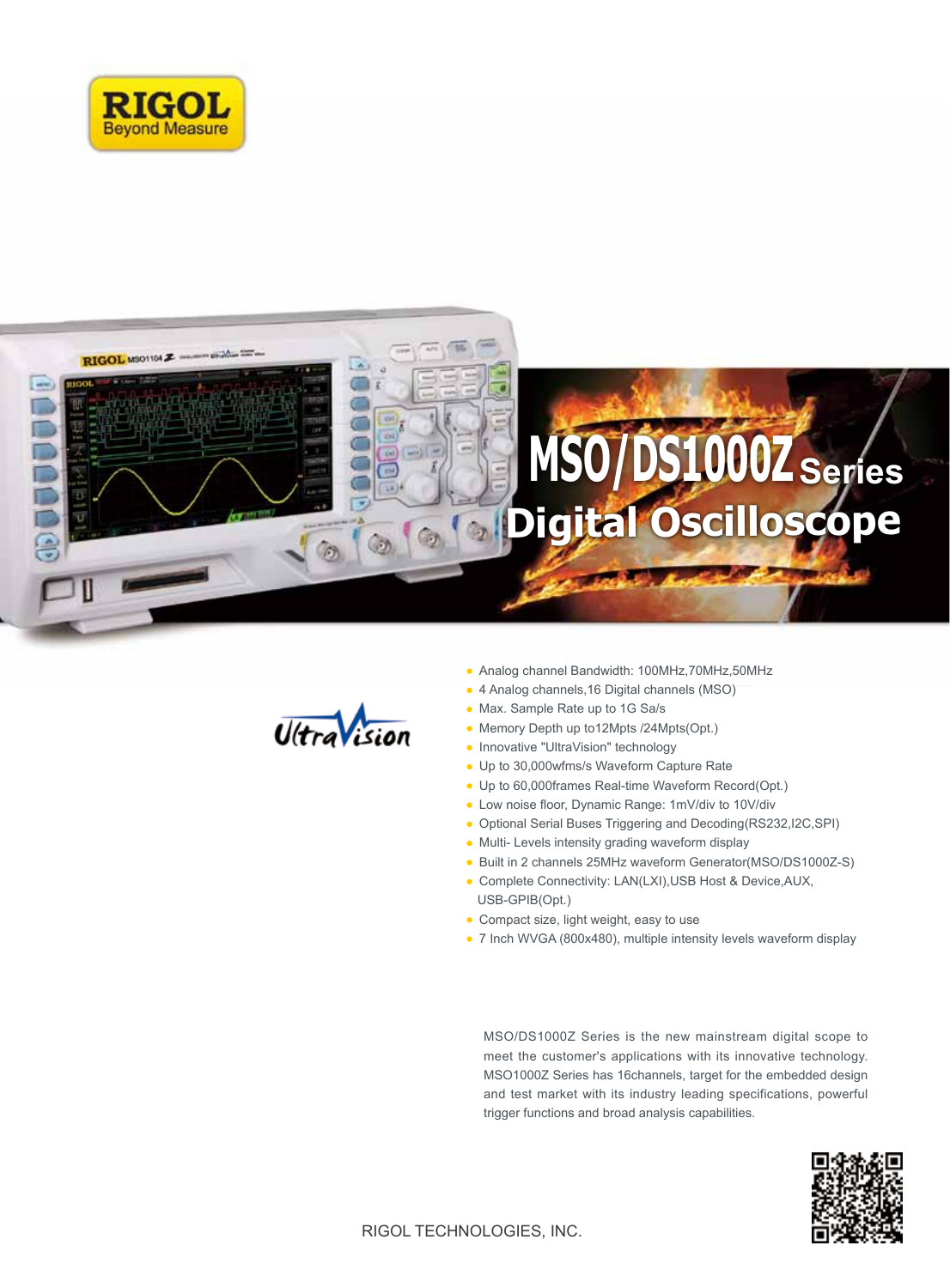# **MSO/DS1000Z Series Digital Oscilloscope**



7 inch WVGA(800X480) TFT, Multiple intensity Level waveform display

*Product Dimensions: Width X Height X Depth=313.1 mm×160.8 mm×122.4 mm Weight: 3.2 kg ± 0.2 kg(Without Package)*

# **Innovative UltraVision technology(Analog Channel)**



- Deeper Memory Depth (Std.12Mpts,Opt.24Mpts)
- Higher Waveform Capture Rate (Up to 30,000 wfms/s)
- Real Time Waveform Record&Replay (Up to 60,000 frames, opt.)
- Multi-level Intensity Grading Display

# **Models and key Specifications**

|                                                            | <b>DS1054Z</b>                                                                                                                                                                                                                                                                                                           | <b>DS1074Z</b>   | <b>DS1074Z-S</b> | <b>DS1104Z</b> | <b>DS1104Z-S</b> |  |
|------------------------------------------------------------|--------------------------------------------------------------------------------------------------------------------------------------------------------------------------------------------------------------------------------------------------------------------------------------------------------------------------|------------------|------------------|----------------|------------------|--|
| Model Number                                               |                                                                                                                                                                                                                                                                                                                          | MSO1074Z         | MSO1074Z-S       | MSO1104Z       | MSO1104Z-S       |  |
| Analog BW                                                  | 50 MHz                                                                                                                                                                                                                                                                                                                   | 70 MHz<br>100MHz |                  |                |                  |  |
| Analog Channels                                            | 4                                                                                                                                                                                                                                                                                                                        |                  |                  |                |                  |  |
| Digital Channel(MSO)                                       | None                                                                                                                                                                                                                                                                                                                     | 16               |                  |                |                  |  |
| Max. Sample rate                                           | Analog channel: 1 GSa/s (single-channel),<br>500 MSa/s (dual-channel), 250 MSa/s (three/four-channel)<br>Digital channel(MSO): 1 GSa/s (8-channel), 500 MSa/s (16-channel)                                                                                                                                               |                  |                  |                |                  |  |
| Max. Memory Depth                                          | Analog channel:<br>standard 12M pts (single-channel), 6M pts (dual-channel), 3M pts (3/4-channel);<br>optional 24 Mpts (single-channel), 12 Mpts (dual-channel), 6 Mpts (3/4-channel)<br>Digital channel(MSO):<br>standard 12 Mpts (8-channel)/6 Mpts (16-channel);<br>optional 24 Mpts (8-channel)/12 Mpts (16-channel) |                  |                  |                |                  |  |
| Max. Waveform Capture rate                                 | Up to 30,000 wfms/s                                                                                                                                                                                                                                                                                                      |                  |                  |                |                  |  |
| Real Time waveform Record,<br>Replay and Analysis function | Up to $60,000$ Frames (Opt.)                                                                                                                                                                                                                                                                                             |                  |                  |                |                  |  |
| Std. Probes                                                | RP2200 150MHz BW Passive Probe:4 sets:1 set RPL1116 LA Probe(MSO only)                                                                                                                                                                                                                                                   |                  |                  |                |                  |  |
| Built-in 2Ch 25MHz Source                                  | No<br>Yes<br>No.<br>Yes                                                                                                                                                                                                                                                                                                  |                  |                  |                |                  |  |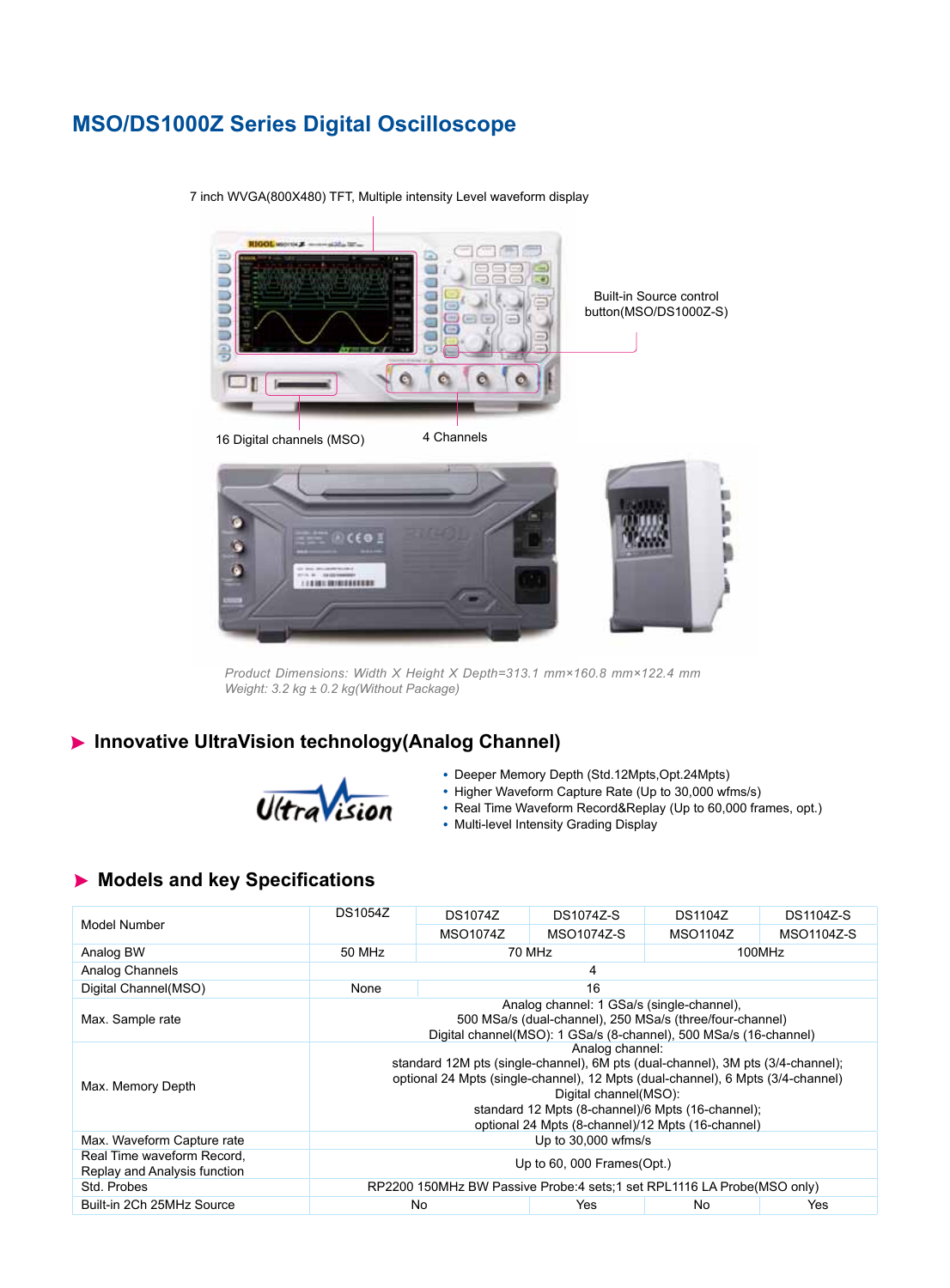# $\blacktriangleright$  Features and Benefits

# **TEFTAS**  $4.07$  $T<sub>1</sub>$ €. **Site** 762  $4.00$

UltraVision: Up to 30,000 wfms/s Waveform capture rate



### UltraVision:Realtime waveform Record,Replay, function (Opt.)



## Built in 2 channel 25MHz Signal Source(MSO/ DS1000Z-S)



\* only for 70MHz and 100MHz bandwidth model

### 4 Channels UltraVision: Deeper memory(Std.12Mpts,Opt.24Mpts)



UltraVision: Multi-Level intensity grading display



## A variety of Trigger Functions



#### Optional Serial Bus Triggering and Decoding functions(RS232,I2C,SPI)

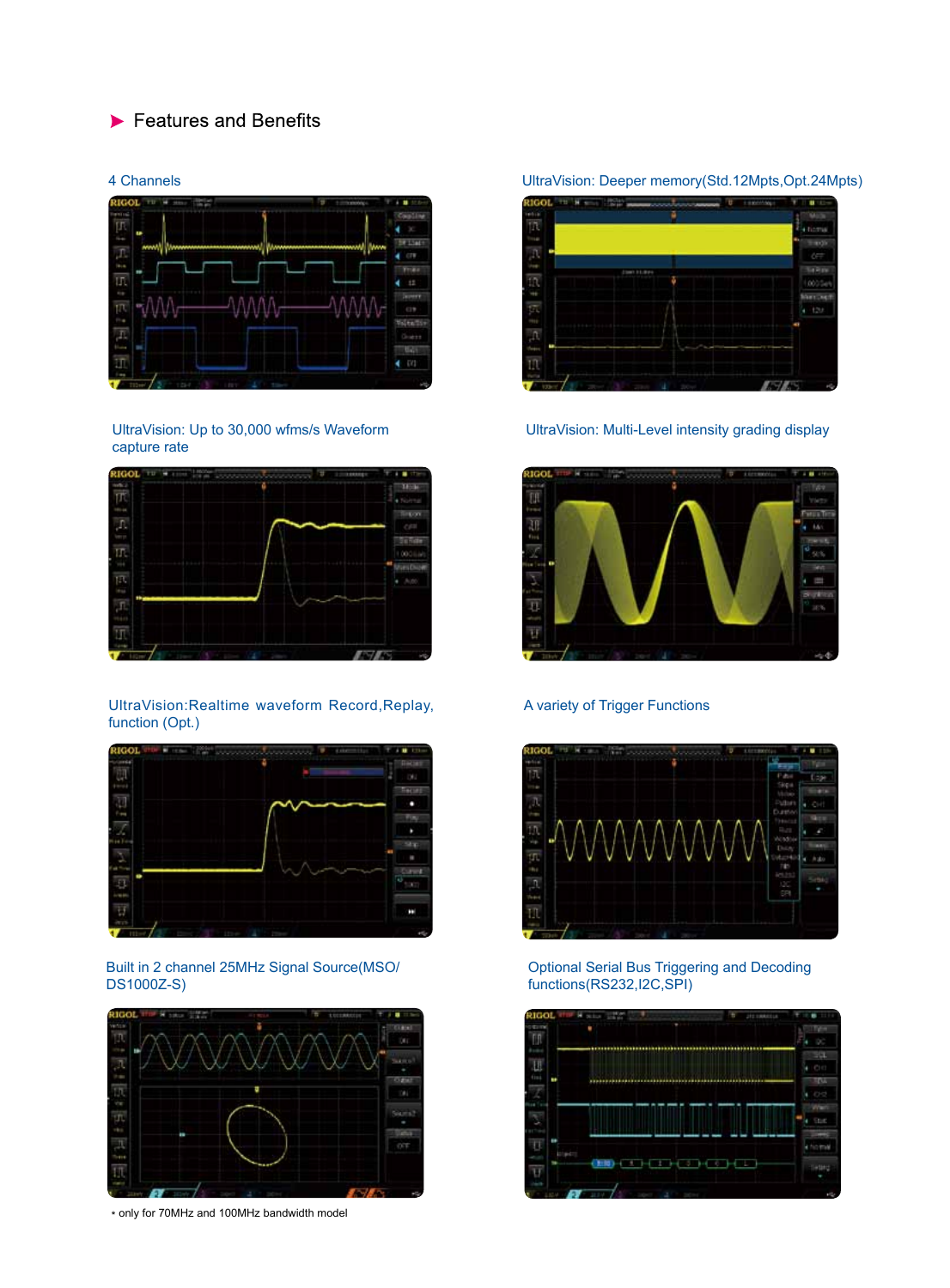## **MSO1000Z Series Mixed Signal Oscilloscope**



\* only for 70MHz and 100MHz bandwidth model

## **Besides the powerful functions of DS1000Z, you could get more from MSO1000Z with:**

- 16 Digital channels
- Sample rate of Digital channel up to 1 GSa/s
- Memory depth of Digital channel up to 24Mpts
- Waveform capture rate of Digital channel up to 30,000wfms/s
- Real Time Waveform Record, Replay and analysis functions, up to 60,000 frames
- Triggering and Decoding across Analog and Digital channels
- Easy to be grouped for digital channels
- Support a variety of logic levels
- Time correlation display for both analog and digital signals

## Mixed Signal Analysis with analog and digital channels



Serial bus triggering and decoding on digital channels Support a variety of logic levels

| <b>RIGOL</b>  | <b>Harry House</b>  |                                    |   | all stress for  |            |
|---------------|---------------------|------------------------------------|---|-----------------|------------|
| <b>B</b> HILL | <b>IMIT</b>         | åш<br>шн                           | m | <b>BUILDING</b> | m          |
|               |                     |                                    |   |                 | w          |
|               |                     |                                    |   |                 |            |
|               |                     | <b>ATTENDE</b>                     |   |                 |            |
|               |                     |                                    |   |                 |            |
|               |                     | <b>TERLAR PLANA IT LIGHT LIGHT</b> |   |                 | <b>IAV</b> |
|               |                     |                                    |   |                 | 14,554     |
|               |                     |                                    |   |                 | 449        |
|               |                     |                                    |   |                 | T544       |
|               |                     |                                    |   |                 |            |
|               |                     |                                    |   |                 | v          |
|               | <b>The Contract</b> |                                    |   |                 |            |

## **Innovative UltraVision technology(Digital Channel)**



- Deeper Memory Depth( Up to 24Mpts )
- Higher Waveform capture rate(Up to 30,000wfms/s)

Easy to be grouped and labeled for digital channels

- Real Time waveform record & replay(Up to 60,000 frames)
- Multi-level intensity grading display



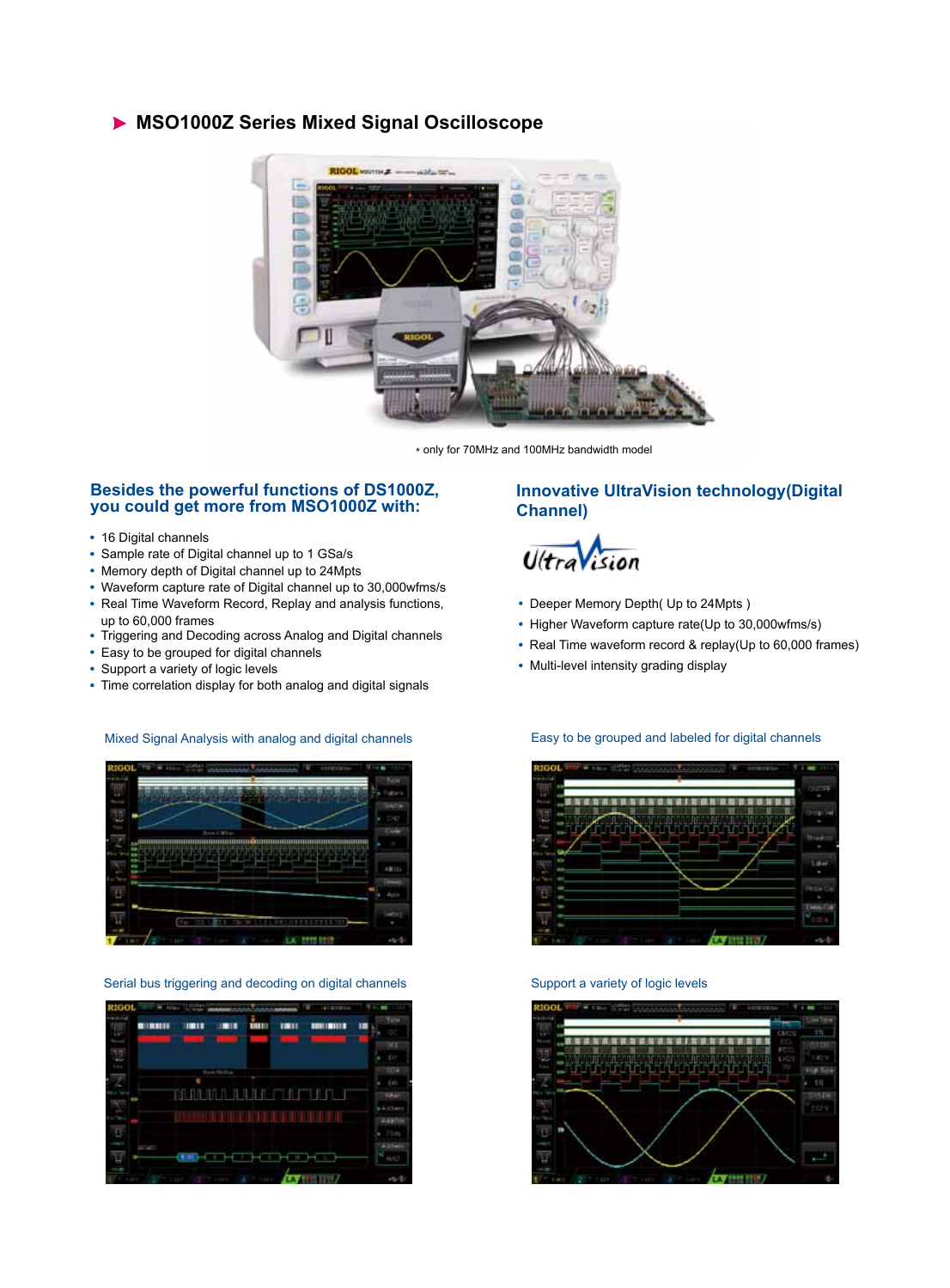# **RIGOL Probes and Accessories supported by MSO/DS1000Z Series:**

# **RIGOL Passive Probes RIGOL Active & Current Probes**

| <b>Model Number</b> | <b>Tpye</b>                | <b>Description</b>                                                                                    | <b>Model Number</b>       | <b>Tpye</b>                                     | <b>Description</b>                                                                                                                                                             |
|---------------------|----------------------------|-------------------------------------------------------------------------------------------------------|---------------------------|-------------------------------------------------|--------------------------------------------------------------------------------------------------------------------------------------------------------------------------------|
| RP2200              | High Z<br>Probe            | 1X: DC~7MHz<br>10X:DC~150MHz<br>Compatibility:<br>All RIGOL Scopes.                                   | RP1001C                   | Current<br>Probe                                | BW:DC~300kHz,<br>Max.DC:±100A.<br>AC P-P:200A, AC RMS: 70A<br>Compatibility: All RIGOL Scopes.                                                                                 |
|                     | High Z<br>Probe            | 10X:DC~350MHz<br>Compatibility:<br>All RIGOL Scopes.                                                  | RP1002C                   | Current<br>Probe                                | BW:DC~1MHz,<br>Max.DC:±70A,<br>AC P-P:140A, AC RMS: 50A<br>Compatibility:<br>All RIGOL Scopes.                                                                                 |
| <b>RP3300A</b>      | High Z<br>Probe            | DC~500MHz<br>Compatibility:<br>All RIGOL Scopes.                                                      | RP1003C                   | Current<br>Probe                                | BW:DC~50MHz,<br>Max.AC RMS:30A<br>AC Peak:50A(Noncontinuous)<br>Compatibility:<br>All RIGOL Scopes.<br>Must order RP1000P Power<br>supply.                                     |
| <b>RP3500A</b>      | High<br>Voltage<br>Probe   | DC~300MHz<br>CATI 2000V(DC+AC),<br>CATII 1500 V(DC+AC)<br>Compatibility:                              | <b>RP1004C</b>            | Current<br>Probe                                | BW:DC~100MHz,<br>Max. AC RMS:30A,<br>AC Peak:50A(Noncontinuous)<br>Compatibility:<br>All RIGOL Scopes.<br>Must order RP1000P Power<br>supply.                                  |
| <b>RP1300H</b>      |                            | All RIGOL Scopes.<br>DC~50MHz<br>DC:0~10KV                                                            |                           | Current<br>Probe                                | BW:DC~10MHz,<br>Max.150 A rms.<br>300 A peak (Noncontinuous),<br>500 A peak (@pulse width $\leq$ =30<br>ms)<br>Compatibility:<br>All RIGOL Scopes.<br>Must order RP1000P Power |
| <b>RP1010H</b>      | High<br>Voltage<br>Probe   | DC, AC: pulse <= 20KVp-p,<br>AC:sine wave <= 7KVrms<br>Compatibility:<br>All RIGOL Scopes.            | <b>RP1005C</b>            | Power<br>Supply                                 | supply.<br>Power supply for<br>RP1003C,RP1004C,RP1005C,<br>support 4 channels.                                                                                                 |
| <b>RP1018H</b>      | High<br>Voltage<br>Probe   | DC~150MHz<br>DC+AC Peak: 18KV CAT II<br>AC RMS: 12KVrms CAT II<br>Compatibility:<br>All RIGOL Scopes. | <b>RP1000P</b><br>RP1025D | High<br>Voltage<br><b>Differential</b><br>Probe | <b>BW:25MHz;</b><br>Max. Voltage ≤1400Vpp<br>Compatibility:<br>All RIGOL Scopes.                                                                                               |
| <b>RPL1116</b>      | Logic<br>analysis<br>Probe | Logic analysis<br>Probe(For MSO1000Z)                                                                 | <b>RP1050D</b>            | High<br>Voltage<br><b>Differential</b><br>Probe | <b>BW:50MHz;</b><br>Max. Voltage ≤7000Vpp<br>Compatibility:<br>All RIGOL Scopes.                                                                                               |
|                     | Adapter                    | 50ohm Impedance<br>adapter(2W,1GHz)                                                                   |                           | High<br>Voltage<br>Differential<br>Probe        | BW:100MHz;<br>Max. Voltage ≤7000Vpp<br>Compatibility:<br>All RIGOL scopes                                                                                                      |

RP1100D

RT50J

İ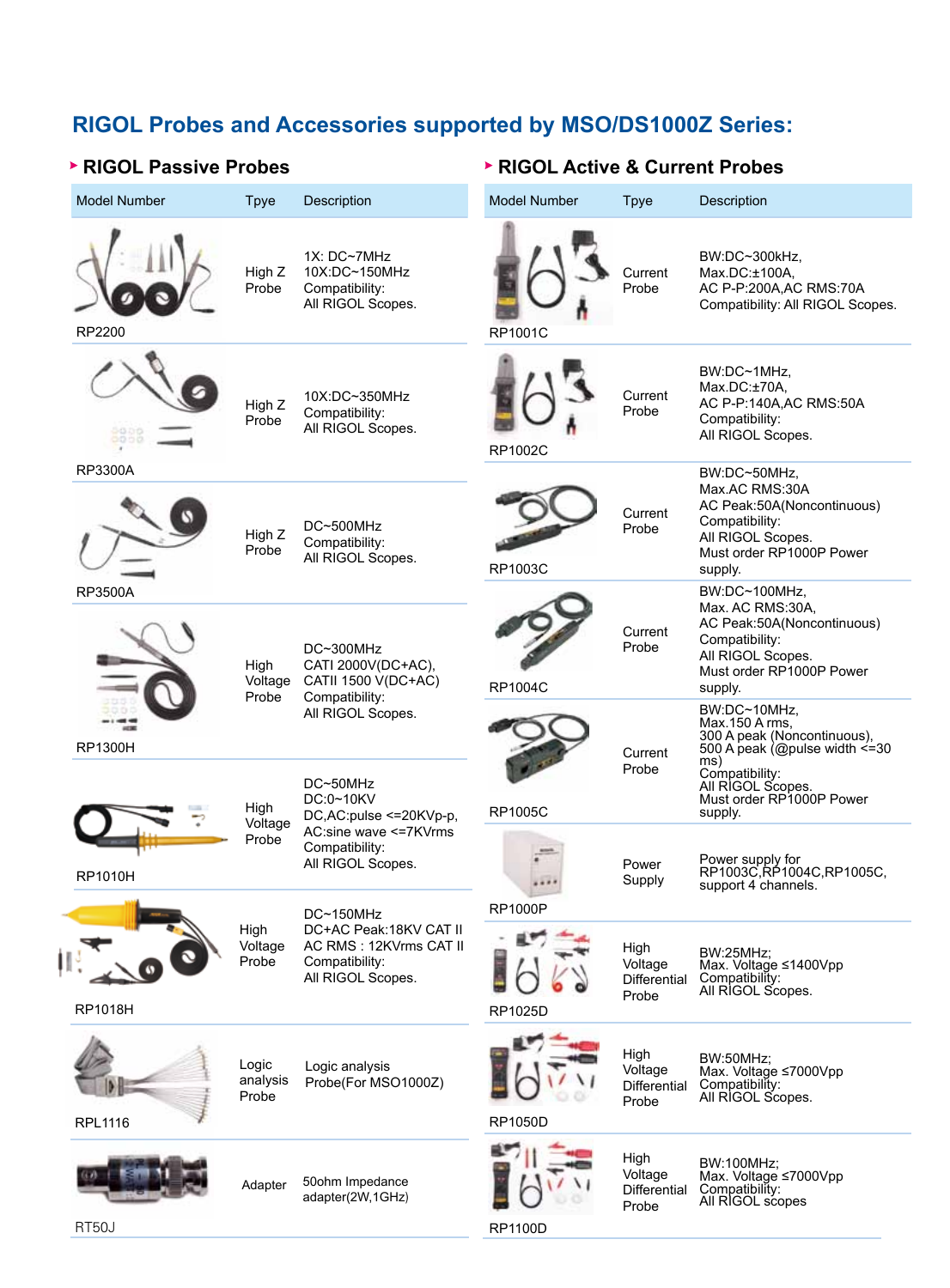# **Specifications**

All the specifications are guaranteed except parameters marked with "Typical" and the oscilloscope needs to operate for more than 30 minutes under the specified operation temperature.

## Sample

| Sample Mode                                   | Real-time sample                                                                                                                                                                                                                                                                                                    |
|-----------------------------------------------|---------------------------------------------------------------------------------------------------------------------------------------------------------------------------------------------------------------------------------------------------------------------------------------------------------------------|
|                                               | Analog channel: 1 GSa/s (single-channel),                                                                                                                                                                                                                                                                           |
| Real-time Sample Rate                         | 500 MSa/s (dual-channel), 250 MSa/s (three/four-channel)                                                                                                                                                                                                                                                            |
|                                               | Digital channel: 1 GSa/s (8-channel), 500 MSa/s (16-channel)                                                                                                                                                                                                                                                        |
| Peak Detect                                   | Analog channel: 4 ns<br>Digital channel: 4 ns                                                                                                                                                                                                                                                                       |
| Averaging                                     | After both the channels finish N samples at the same time, N can be 2, 4, 8, 16, 32, 64, 128, 256, 512, 1024.                                                                                                                                                                                                       |
| <b>High Resolution</b>                        | 12 bit $(max)$                                                                                                                                                                                                                                                                                                      |
| Interpolation                                 | Sin(x)/x (optional)                                                                                                                                                                                                                                                                                                 |
| Minimum Detectable Pulse<br>Width             | Digital channel: 10 ns                                                                                                                                                                                                                                                                                              |
| <b>Memory Depth</b>                           | Analog channel:<br>standard 12M pts (single-channel), 6M pts (dual-channel), 3M pts (3/4-channel);<br>optional 24 Mpts (single-channel), 12 Mpts (dual-channel), 6 Mpts (3/4-channel)<br>Digital channel:<br>standard 12 Mpts (8-channel)/6 Mpts (16-channel);<br>optional 24 Mpts (8-channel)/12 Mpts (16-channel) |
| Input                                         |                                                                                                                                                                                                                                                                                                                     |
| Number of Channels                            | MSO1XX4Z/1XX4Z-S: 4-analog-channel + 16-digital-channel<br>DS1XX4Z/1XX4Z-S: 4-analog-channel                                                                                                                                                                                                                        |
| Input Coupling                                | DC, AC or GND                                                                                                                                                                                                                                                                                                       |
| Input Impedance                               | Analog channel: $(1 M\Omega \pm 1\%)$    $(15 pF \pm 3 pF)$<br>Digital channel: $(100 k\Omega \pm 1\%)$   8 pF $\pm 3$ pF)                                                                                                                                                                                          |
| Probe Attenuation<br>Coefficient              | Analog channel: 0.01X-1000X, 1-2-5 step                                                                                                                                                                                                                                                                             |
| Max Input Voltage $(1M\Omega)$                | Analog channel:<br>CAT I 300 Vrms, CAT II 100 Vrms, transient overvoltage 1000 Vpk<br>With RP2200 10:1 probe: CAT II 300 Vrms<br>Digital channel: CAT I 40 Vrms, transient overvoltage 800 Vpk                                                                                                                      |
| Horizontal                                    |                                                                                                                                                                                                                                                                                                                     |
| <b>Time Base Scale</b>                        | 5 ns/div to 50 s/div                                                                                                                                                                                                                                                                                                |
| Time Base Accura <sup>cy[</sup> 1]            | $\leq \pm 25$ ppm                                                                                                                                                                                                                                                                                                   |
| <b>Time Base Drift</b>                        | $\leq \pm 5$ ppm/year                                                                                                                                                                                                                                                                                               |
| Max Delay Range                               | Negative delay: ≥≥1/2 screen width                                                                                                                                                                                                                                                                                  |
|                                               | Positive delay: 1 s to 5,000 s                                                                                                                                                                                                                                                                                      |
| Time Base Mode                                | Y-T, X-Y, Roll                                                                                                                                                                                                                                                                                                      |
| Number of X-Ys                                | 1 path                                                                                                                                                                                                                                                                                                              |
| Waveform Capture Rate <sup>[2]</sup>          | 30,000 wfms/s (dots display)                                                                                                                                                                                                                                                                                        |
| Zero Offset                                   | ±0.5div*minimum time base scale                                                                                                                                                                                                                                                                                     |
| Vertical                                      |                                                                                                                                                                                                                                                                                                                     |
| Bandwidth (-3dB)                              | MSO1104Z/1104Z-S/DS1104Z/1104Z-S: DC to 100 MHz<br>MSO1074Z/1074Z-S/DS1074Z/1074Z-S: DC to 70 MHz<br>DS1054Z: DC to 50 MHz                                                                                                                                                                                          |
| Single Bandwidth                              | MSO1104Z/1104Z-S/DS1104Z/1104Z-S: DC to 100 MHz<br>MSO1074Z/1074Z-S/DS1074Z/1074Z-S: DC to 70 MHz<br>DS1054Z: DC to 50 MHz                                                                                                                                                                                          |
| <b>Vertical Resolution</b>                    | Analog channel: 8 bits<br>Digital channel: 1 bit                                                                                                                                                                                                                                                                    |
| <b>Vertical Scale</b><br>(Probe ratio is 1X)  | 1 mV/div to 10 V/div                                                                                                                                                                                                                                                                                                |
| Offset Range<br>(Probe ratio is 1X)           | 1 mV/div to 499 mV/div: $\pm$ 2 V<br>500 mV/div to 10 V/div: ± 100 V                                                                                                                                                                                                                                                |
| Bandwidth Limit <sup>[1]</sup>                | 20 MHz                                                                                                                                                                                                                                                                                                              |
| Low Frequency Response<br>(AC coupling, -3dB) | $\leq$ 5 Hz (on BNC)                                                                                                                                                                                                                                                                                                |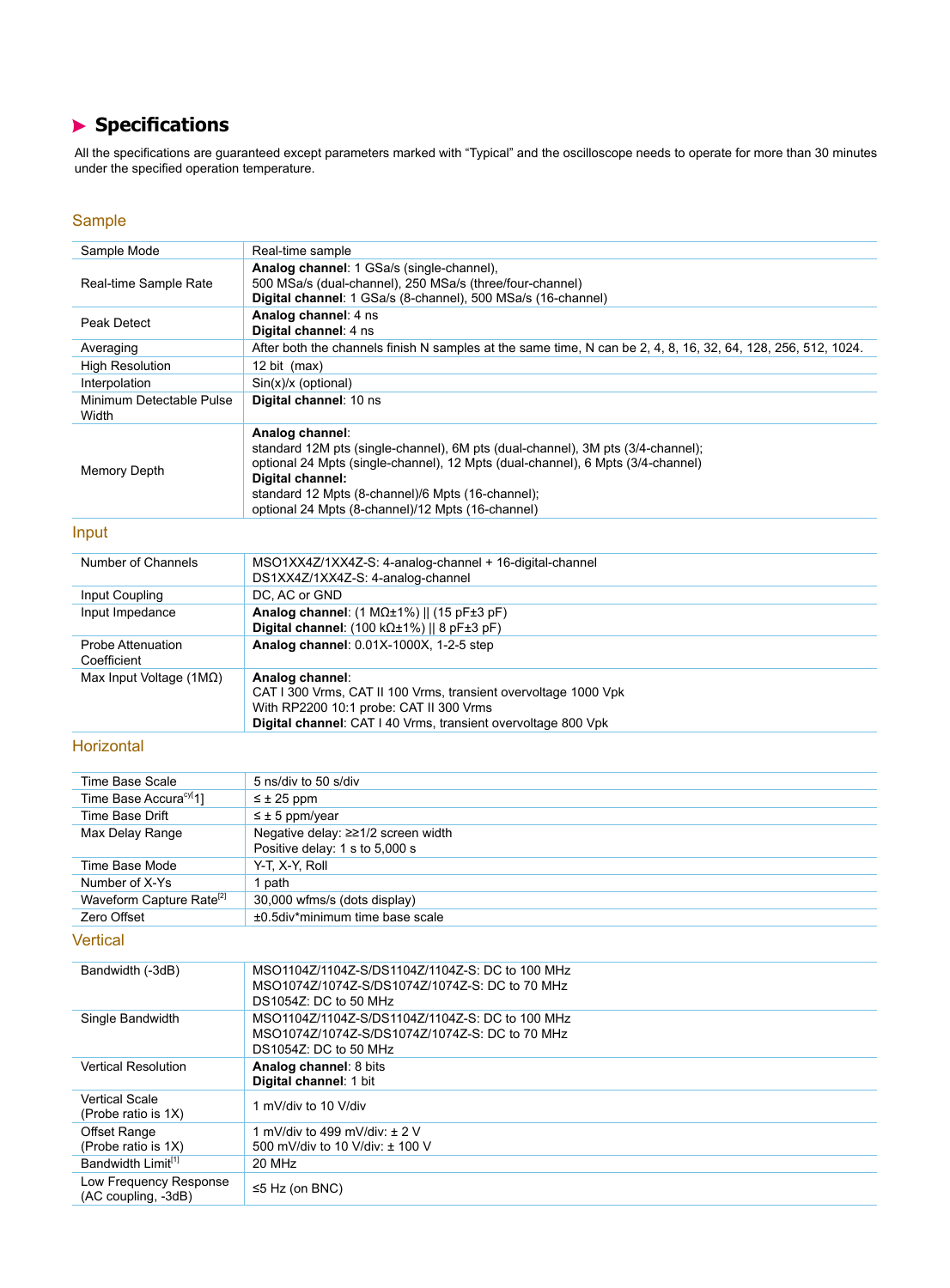| Calculated Rise Time <sup>[1]</sup>               | MSO1074Z/1074Z-S/DS1074Z/1074Z-S: 3.5 ns                                                                  |
|---------------------------------------------------|-----------------------------------------------------------------------------------------------------------|
|                                                   | MSO1074Z/1074Z-S/DS1074Z/1074Z-S: 5 ns                                                                    |
|                                                   | DS1054Z: 7 ns                                                                                             |
| DC Gain Accuracy                                  | $<$ 10 mV: $±4\%$ full scale<br>$\geq$ 10 mV: $\pm$ 3% full scale                                         |
| DC Offset Accuracy                                | $\pm 0.1$ div $\pm 2$ mV $\pm 1\%$ offset                                                                 |
| Channel to Channel                                |                                                                                                           |
| Isolation                                         | DC to maximum bandwidth: >40 dB                                                                           |
| <b>Vertical (Digital Channel)</b>                 |                                                                                                           |
| Threshold                                         |                                                                                                           |
| Threshold                                         | Adjustable threshold of 8 channels per group<br>TTL (1.4 V)                                               |
| Selection                                         | 5.0 V CMOS (+2.5 V), 3.3 V CMOS (+1.65 V)                                                                 |
|                                                   | 2.5 V CMOS (+1.25 V), 1.8 V CMOS (+0.9 V)<br>ECL $(-1.3 V)$                                               |
|                                                   | PECL (+3.7 V)                                                                                             |
|                                                   | LVDS $(+1.2 V)$                                                                                           |
|                                                   | 0 V<br>User                                                                                               |
| <b>Threshold Range</b>                            | $\pm$ 15.0 V, in 10 mV step                                                                               |
| <b>Threshold Accuracy</b>                         | $\pm$ (100 mV + 3% of threshold setting)                                                                  |
| Dynamic Range<br>Min Voltage Swing                | $±10 V + threshold$<br>500 mVpp                                                                           |
| <b>Vertical Resolution</b>                        | 1 bit                                                                                                     |
| <b>Trigger</b>                                    |                                                                                                           |
|                                                   | ±5 div from the center of the screen                                                                      |
| <b>Trigger Level Range</b><br><b>Trigger Mode</b> | Auto, Normal, Single                                                                                      |
| <b>Holdoff Range</b>                              | 16 ns to 10 s                                                                                             |
| High Frequency Rejection <sup>[1]</sup>           | 75 kHz                                                                                                    |
| Low Frequency Rejection <sup>[1]</sup>            | 75 kHz                                                                                                    |
| Trigger Sensitivity[1]                            | 1.0div (below 5mV or noise rejection is enabled)                                                          |
|                                                   | 0.3div (above 5mV and noise rejection is disabled)                                                        |
| Edge Trigger                                      |                                                                                                           |
| Edge Type                                         | Rising, Falling, Rising/Falling                                                                           |
| Pulse Trigger                                     |                                                                                                           |
| <b>Pulse Condition</b>                            | Positive Pulse Width (greater than, lower than, within specified interval)                                |
|                                                   | Negative Pulse Width (greater than, lower than, within specified interval)                                |
| Pulse Width Range                                 | 8 ns to 10 s                                                                                              |
| <b>Runt Trigger</b>                               |                                                                                                           |
| <b>Pulse Condition</b>                            | None, $\ge$ (greater than), $\le$ (lower than), $\le$ (within the specified interval)                     |
| Polarity                                          | Positive, Negative                                                                                        |
| Pulse Width Range                                 | 8 ns to 4 s                                                                                               |
| Windows Trigger                                   |                                                                                                           |
| Windows Type                                      | Rising, Falling, Rising/Falling                                                                           |
| <b>Trigger Position</b>                           | Enter, Exit, Time                                                                                         |
| Windows Time                                      | 8 ns to 10 s                                                                                              |
| Nth Edge Trigger                                  |                                                                                                           |
| Edge Type                                         | Rising, Falling                                                                                           |
| <b>Idle Time</b>                                  | 16 ns to 10 s<br>1 to 65535                                                                               |
| Number of Edges                                   |                                                                                                           |
| Slope Trigger<br>Slope Condition                  | Positive Slope (greater than, lower than, within specified interval)                                      |
|                                                   | Negative Slope (greater than, lower than, within specified interval)                                      |
| <b>Time Setting</b>                               | 8 ns to 10 s                                                                                              |
| Video Trigger                                     |                                                                                                           |
| Signal Standard                                   | Support standard NTSC, PAL and SECAM broadcasting standards                                               |
|                                                   | Support 480P, 576P HDTV standards                                                                         |
| Pattern Trigger                                   |                                                                                                           |
| Pattern Setting                                   | H, L, X, Rising Edge, Falling Edge                                                                        |
| Delay Trigger                                     |                                                                                                           |
| Edge Type                                         | Rising, Falling                                                                                           |
| Delay Type                                        | > (greater than), < (lower than), <> (within the specified interval), >< (outside the specified interval) |
| Delay Time                                        | 8 ns to 10 s                                                                                              |
| <b>TimeOut Trigger</b>                            |                                                                                                           |
| Edge Type                                         | Rising, Falling, Rising&Falling                                                                           |
| <b>TimeOut Value</b>                              | 16 ns to 10 s                                                                                             |
| <b>Duration Trigger</b>                           |                                                                                                           |
| Pattern Setting                                   | H, L, X                                                                                                   |
| <b>Trigger Condition</b>                          | > (greater than), < (lower than), <> (within the specified interval)                                      |
| <b>Duration Time</b>                              | 8 ns to 10 s                                                                                              |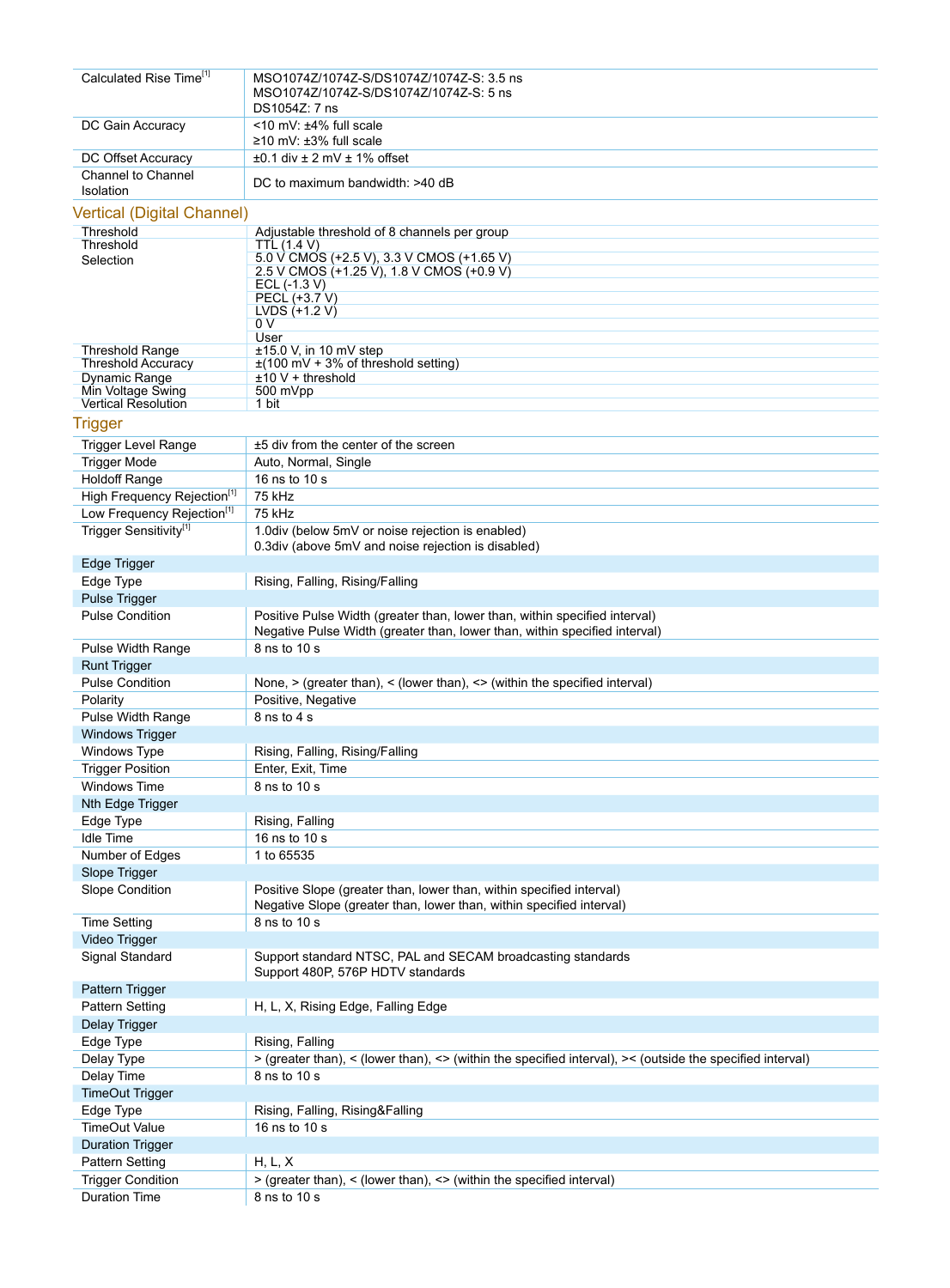| Setup/Hold Trigger       |                                                                                                                             |
|--------------------------|-----------------------------------------------------------------------------------------------------------------------------|
| Edge Type                | Rising, Falling                                                                                                             |
| Data Pattern             | H, L, X                                                                                                                     |
| Setup Time               | 8 ns to 1 s                                                                                                                 |
| Hold Time                | 8 ns to 1 s                                                                                                                 |
| RS232/UART Trigger       |                                                                                                                             |
| Polarity                 | Normal, Invert                                                                                                              |
| <b>Trigger Condition</b> | Start, Error, Check Error, Data                                                                                             |
| <b>Baud Rate</b>         | 2400 bps, 4800 bps, 9600 bps, 19200 bps, 38400 bps, 57600 bps, 115200 bps230400bps,<br>460800bps, 921600bps, 1Mbps and User |
| Data Bits                | 5 bits, 6 bits, 7 bits, 8 bits                                                                                              |
| I2C Trigger              |                                                                                                                             |
| <b>Trigger Condition</b> | Start, Restart, Stop, Missing Ack, Address, Data, A&D                                                                       |
| <b>Address Bits</b>      | 7 bits, 8 bits, 10 bits                                                                                                     |
| Address Range            | 0x0 to 0x7F, 0x0 to 0xFF, 0x0 to 0x3FF                                                                                      |
| <b>Byte Length</b>       | 1 to 5                                                                                                                      |
| <b>SPI Trigger</b>       |                                                                                                                             |
| <b>Trigger Condition</b> | TimeOut, CS                                                                                                                 |
| <b>Timeout Value</b>     | 16 ns to 10 s                                                                                                               |
| Data Bits                | 4 bit to 32 bit                                                                                                             |
| Data Line Setting        | H, L, X                                                                                                                     |

## **Measure**

| Cursor                          |                                                                                | Voltage deviation between cursors ( $\triangle V$ )                                                                                                                                                                                                                                                                                                                                                                                                                                                                                                                      |  |
|---------------------------------|--------------------------------------------------------------------------------|--------------------------------------------------------------------------------------------------------------------------------------------------------------------------------------------------------------------------------------------------------------------------------------------------------------------------------------------------------------------------------------------------------------------------------------------------------------------------------------------------------------------------------------------------------------------------|--|
|                                 | Manual mode                                                                    | Time deviation between cursors ( $\triangle T$ )                                                                                                                                                                                                                                                                                                                                                                                                                                                                                                                         |  |
|                                 |                                                                                | Reciprocal of $\triangle$ T (Hz) (1/ $\triangle$ T)                                                                                                                                                                                                                                                                                                                                                                                                                                                                                                                      |  |
|                                 | Track mode                                                                     | Voltage and time values of the waveform point                                                                                                                                                                                                                                                                                                                                                                                                                                                                                                                            |  |
|                                 | Auto mode                                                                      | Allow to display cursors during auto measurement                                                                                                                                                                                                                                                                                                                                                                                                                                                                                                                         |  |
| Auto Measurement                | Analog channel:<br>Area, Period Area, Period RMS, Variance<br>Digital channel: | Measurements of Period, Frequency, Rise Time, Fall Time, Positive Pulse Width, Negative Pulse Width,<br>Positive Duty Cycle, Negative Duty Cycle, Time of Vmax, Time of Vmin, Positive SlewRate, Negative<br>SlewRate, Delay 1→2于, Delay 1→2〒, Phase 1→2于, Phase 1→B〒, Maximum, Minimum, Peak-Peak<br>Value, Top Value, Bottom Value, Amplitude, Upper, Middle, Lower, Average, RMS, Overshoot, Pre-shoot,<br>Period, Frequency, Positive Pulse Width, Negative Pulse Width, Positive Duty Cycle, Negative Duty Cycle,<br>Delay 1→2子, Delay 1→2₹, Phase 1→2子, Phase 1→2₹ |  |
| Number of Measurements          | Display 5 measurements at the same time                                        |                                                                                                                                                                                                                                                                                                                                                                                                                                                                                                                                                                          |  |
| <b>Measurement Range</b>        | Screen Region or Cursor Region                                                 |                                                                                                                                                                                                                                                                                                                                                                                                                                                                                                                                                                          |  |
| <b>Measurement Statistic</b>    | Average, Max, Min, Standard Deviation, Number of Measurements                  |                                                                                                                                                                                                                                                                                                                                                                                                                                                                                                                                                                          |  |
| Counter                         | Hardware 6 bits counter (channels are selectable)                              |                                                                                                                                                                                                                                                                                                                                                                                                                                                                                                                                                                          |  |
| Math                            |                                                                                |                                                                                                                                                                                                                                                                                                                                                                                                                                                                                                                                                                          |  |
| <b>Waveform Operation</b>       |                                                                                | A+B, A-B, A×B, A/B, FFT, &&,   , ^, !, intg, diff, sqrt, lg, ln, exp, abs                                                                                                                                                                                                                                                                                                                                                                                                                                                                                                |  |
| FFT Window                      |                                                                                | Rectangle, Hanning, Blackman, Hamming, Flat Top, Triangle                                                                                                                                                                                                                                                                                                                                                                                                                                                                                                                |  |
| <b>FFT Display</b>              | Split, Full Screen                                                             |                                                                                                                                                                                                                                                                                                                                                                                                                                                                                                                                                                          |  |
| <b>FFT Vertical Scale</b>       | dB/dBm, Vrms                                                                   |                                                                                                                                                                                                                                                                                                                                                                                                                                                                                                                                                                          |  |
| Number of Buses for<br>Decoding | $\overline{2}$                                                                 |                                                                                                                                                                                                                                                                                                                                                                                                                                                                                                                                                                          |  |
| Decoding Type                   |                                                                                | Parallel (standard), RS232/UART (option), I2C (option), SPI (option)                                                                                                                                                                                                                                                                                                                                                                                                                                                                                                     |  |
| <b>Display</b>                  |                                                                                |                                                                                                                                                                                                                                                                                                                                                                                                                                                                                                                                                                          |  |
| Display Type                    | 7.0 inches TFT LCD display                                                     |                                                                                                                                                                                                                                                                                                                                                                                                                                                                                                                                                                          |  |
| <b>Display Resolution</b>       | 800 horizontal×RGB×480 vertical pixel                                          |                                                                                                                                                                                                                                                                                                                                                                                                                                                                                                                                                                          |  |
| Display Color                   | 16 million color (24bit true color)                                            |                                                                                                                                                                                                                                                                                                                                                                                                                                                                                                                                                                          |  |
| Persistence Time                |                                                                                | Min, 50 ms, 100 ms, 200 ms, 500 ms, 1 s, 2 s, 5 s, 10 s, 20 s, Infinite                                                                                                                                                                                                                                                                                                                                                                                                                                                                                                  |  |
| Display Type                    | Dots, Vectors                                                                  |                                                                                                                                                                                                                                                                                                                                                                                                                                                                                                                                                                          |  |
| 1/O                             |                                                                                |                                                                                                                                                                                                                                                                                                                                                                                                                                                                                                                                                                          |  |
| <b>Standard Ports</b>           |                                                                                | USB HOST, USB DEVICE, LAN, Aux (TrigOut /PassFail)                                                                                                                                                                                                                                                                                                                                                                                                                                                                                                                       |  |
|                                 |                                                                                |                                                                                                                                                                                                                                                                                                                                                                                                                                                                                                                                                                          |  |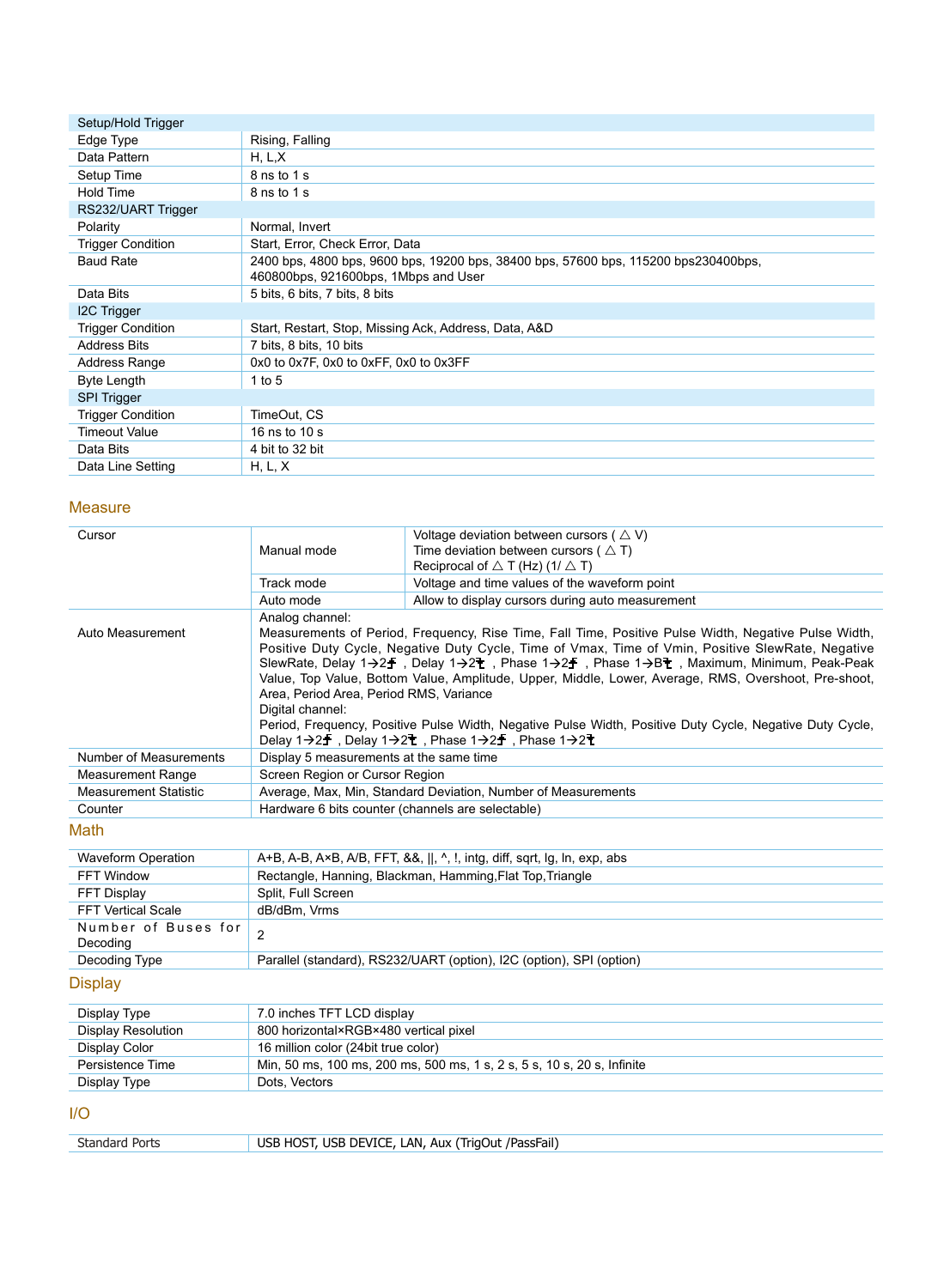# Signal Source (MSO/DS1000Z-S)

| Number of Channels              | 2                                                           |                                                                      |  |  |
|---------------------------------|-------------------------------------------------------------|----------------------------------------------------------------------|--|--|
| Sample Rate                     | 200 MSa/s                                                   |                                                                      |  |  |
| <b>Vertical Resolution</b>      | 14 bits                                                     |                                                                      |  |  |
| <b>Highest Frequency</b>        | 25 MHz                                                      |                                                                      |  |  |
| Standard Waveform               | Sine, Square, Pulse, Triangle, Noise, DC                    |                                                                      |  |  |
| Arbitrary Waveform              | Since, Exp. Rise, EXP. Fall, ECG, Gauss, Lorentz, Haversine |                                                                      |  |  |
| Sine                            | Frequency Range                                             | 0.1 Hz to 25 MHz                                                     |  |  |
|                                 | <b>Flatness</b>                                             | ±0.5 dB (relative to 1 kHz)                                          |  |  |
|                                 | <b>Harmonic Distortion</b>                                  | $-40$ dBc                                                            |  |  |
|                                 | Stray (Non-Harmonic)                                        | $-40$ dBc                                                            |  |  |
|                                 | <b>Total Harmonic Distortion</b>                            | 1%                                                                   |  |  |
|                                 | Signal-to-Noise ratio                                       | 40dB                                                                 |  |  |
| Square                          | <b>Frequency Range</b>                                      | $0.1$ Hz to 15 MHz                                                   |  |  |
| /Pulse                          | Rise/Fall time                                              | $<$ 15 ns                                                            |  |  |
|                                 | Overshoot                                                   | $< 5\%$                                                              |  |  |
|                                 | Duty Cycle                                                  | 10% to 90%                                                           |  |  |
|                                 | Duty Cycle Resolution                                       | 1% to 10 ns (select the greater one)                                 |  |  |
|                                 | Minimum Pulse Width                                         | $20$ ns                                                              |  |  |
|                                 | <b>Pulse Width Resolution</b>                               | 10 ns or 5 bits (select the greater one)                             |  |  |
|                                 | Jitter                                                      | 500 ps                                                               |  |  |
| Triangle                        | Frequency Range                                             | 0.1 Hz to 100 kHz                                                    |  |  |
|                                 | Linearity                                                   | 1%                                                                   |  |  |
|                                 | Symmetry                                                    | 0 to 100%                                                            |  |  |
| Noise <sup>[1]</sup>            | Bandwidth                                                   | 25 MHz                                                               |  |  |
| Internal Generated<br>waveforms | <b>Frequency Range</b>                                      | 0.1 Hz to 1 MHz                                                      |  |  |
| <b>Arbitrary Waveforms</b>      | <b>Frequency Range</b>                                      | 0.1 Hz to 10 MHz                                                     |  |  |
|                                 | Waveform Length                                             | 2 to 16k pts                                                         |  |  |
| Frequency                       | Accuracy                                                    | 100 ppm (lower than 10 kHz)                                          |  |  |
|                                 |                                                             | 50 ppm (greater than 10 kHz)                                         |  |  |
|                                 | Resolution                                                  | 0.1 Hz or 4 bit, select the greater one                              |  |  |
| Amplitude                       | Output Range                                                | 20 mVpp to 5 Vpp, High-resistance<br>10 mVpp to 2.5 Vpp, 50 $\Omega$ |  |  |
|                                 | Resolution                                                  | 100 $\mu$ V or 3 bit, select the greater one                         |  |  |
|                                 | Accuracy                                                    | 2% (1 kHz)                                                           |  |  |
| DC Offset                       | Range                                                       | ±2.5 V, High-resistance<br>±1.25 V, 50 Ω                             |  |  |
|                                 | Resolution                                                  | 100 $\mu$ V or 3 bit, select the greater one                         |  |  |
|                                 | Accuracy                                                    | 2% (1 kHz)                                                           |  |  |
| Modulation                      | AM, FM                                                      |                                                                      |  |  |

# General Specifications

| Probe Compensation Output     |                                                                              |  |
|-------------------------------|------------------------------------------------------------------------------|--|
| Output Voltage <sup>[1]</sup> | About 3 V, peak-peak                                                         |  |
| Frequency <sup>[1]</sup>      | 1 kHz                                                                        |  |
| Power                         |                                                                              |  |
| Power Voltage                 | 100-240 V, 45-440 Hz                                                         |  |
| Power                         | Maximum 50 W                                                                 |  |
| Fuse                          | 2 A, T degree, 250 V                                                         |  |
| Environment                   |                                                                              |  |
| <b>Temperature Range</b>      | In operation: $0^{\circ}$ C to +50 $^{\circ}$ C                              |  |
|                               | Out of operation: -40 $^{\circ}$ C to +70 $^{\circ}$ C                       |  |
| Cooling Method                | Fan cooling                                                                  |  |
| <b>Humidity Range</b>         | $0^{\circ}$ C to +30 $^{\circ}$ C : $\leq$ 95 $^{\circ}$ C relative humidity |  |
|                               | +35℃ to +40℃ : ≤75℃ relative humidity                                        |  |
|                               | +40°C to +50°C : ≤45°C relative humidity                                     |  |
| Altitude                      | In operation: under 3,000 meters                                             |  |
|                               | Out of operation: under 15,000 meters                                        |  |
| Mechanical                    |                                                                              |  |
| Dimensions <sup>[3]</sup>     | Width×Height×Depth =313.1 mm× 160.8 mm×122.4 mm                              |  |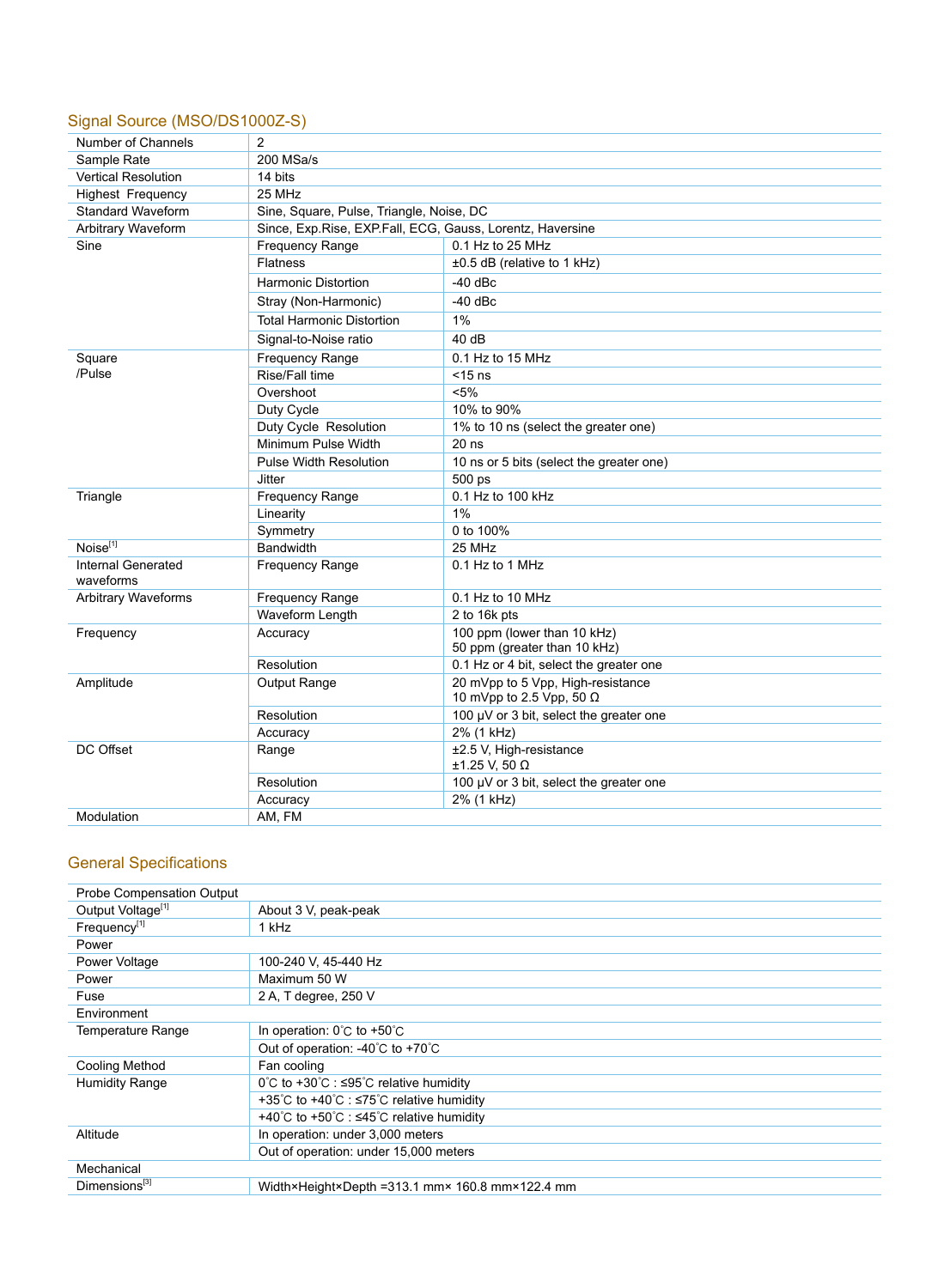| Weight $[4]$                                      | Without package                                      | $3.2$ kg $\pm$ 0.2 kg |
|---------------------------------------------------|------------------------------------------------------|-----------------------|
|                                                   | With package                                         | $3.8$ kg $\pm 0.5$ kg |
| Adjustment Interval                               |                                                      |                       |
| The recommended calibration interval is one year. |                                                      |                       |
| <b>Regulation Standards</b>                       |                                                      |                       |
| Electromagnetic                                   | 2004/108/EC                                          |                       |
| Compatibility                                     | Execution standard EN 61326-1:2006 EN 61326-2-1:2006 |                       |
| Safety                                            | UL 61010-1:2004; CAN/CSA-C22.2 NO. 61010-1-2004;     |                       |
|                                                   | EN 61010-1:2001; IEC 61010-1:2001                    |                       |

Note [1]:Typical.<br>
[2]:Maximum value with 50 ns, single-channel, dots display and auto memory depth.<br>
[3]:Tilt tabs and handle folded, knob height included.<br>
[4]:Standard configuration.

# **Ordering Information**

|                                | Description                                                                                                                                            | <b>Order Number</b> |
|--------------------------------|--------------------------------------------------------------------------------------------------------------------------------------------------------|---------------------|
|                                | DS1104Z (100 MHz, 4-analog-channel)                                                                                                                    | <b>DS1104Z</b>      |
|                                | DS1104Z-S (100 MHz, 4-analog-channel+2-channel, 25MHz signal source)                                                                                   | <b>DS1104Z-S</b>    |
|                                | DS1074Z (70 MHz, 4-analog-channel)                                                                                                                     | <b>DS1074Z</b>      |
|                                | DS1074Z-S (70 MHz, 4-analog-channel+2-channel, 25MHz signal source)                                                                                    | <b>DS1074Z-S</b>    |
|                                | MSO1104Z (100 MHz, 4-analog-channel + 16-digital-channel)                                                                                              | <b>MSO1104Z</b>     |
| Model                          | MSO1104Z-S (100 MHz, 4-analog-channel + 16-digital-channel+2-channel, 25MHz<br>signal source)                                                          | <b>MSO1104Z-S</b>   |
|                                | MSO1074Z (70 MHz, 4-analog-channel + 16-digital-channel)                                                                                               | <b>MSO1074Z</b>     |
|                                | MSO1074Z-S (70 MHz, 4-analog-channel + 16-digital-channel+2-channel, 25MHz<br>signal source)                                                           | <b>MSO1074Z-S</b>   |
|                                | DS1054Z (50 MHz, 4-analog-channel)                                                                                                                     | <b>DS1054Z</b>      |
|                                | Power cord conforming to the standard of the country                                                                                                   |                     |
|                                | USB cable                                                                                                                                              | CB-USBA-USBB-FF-150 |
| Standard                       | 4 passive probes (150 MHz)                                                                                                                             | RP2200              |
| Accessory                      | 1 logic analyzer probe ((MSO only))                                                                                                                    | <b>RPL1116</b>      |
|                                | Quick Guide                                                                                                                                            |                     |
|                                | Resource CD (include User's Guide and application software)                                                                                            |                     |
| <b>Optional Accessories</b>    | Rack Mount Kit                                                                                                                                         | <b>RM-DS1000Z</b>   |
| Memory Depth Option            | Analog channel: 24 Mpts (single-channel)/12 Mpts (dual-channel)/<br>6 Mpts (four-channel)<br>Digital channel: 24 Mpts (8-channel)/12 Mpts (16-channel) | MEM-DS1000Z         |
| Waveform Record Option         | The option supports waveform record and waveform playback                                                                                              | <b>REC-DS1000Z</b>  |
| <b>Advanced Trigger Option</b> | The option includes these trigger functions: RS232/UART, I2C, SPI, Runt,<br>Windows, Nth edge, Delay, Timeout, Setup/Hold                              | AT-DS1000Z          |
| Serial Analysis Option         | The option includes RS232/UART, I2C and SPI trigger and decoding functions                                                                             | <b>SA-DS1000Z</b>   |